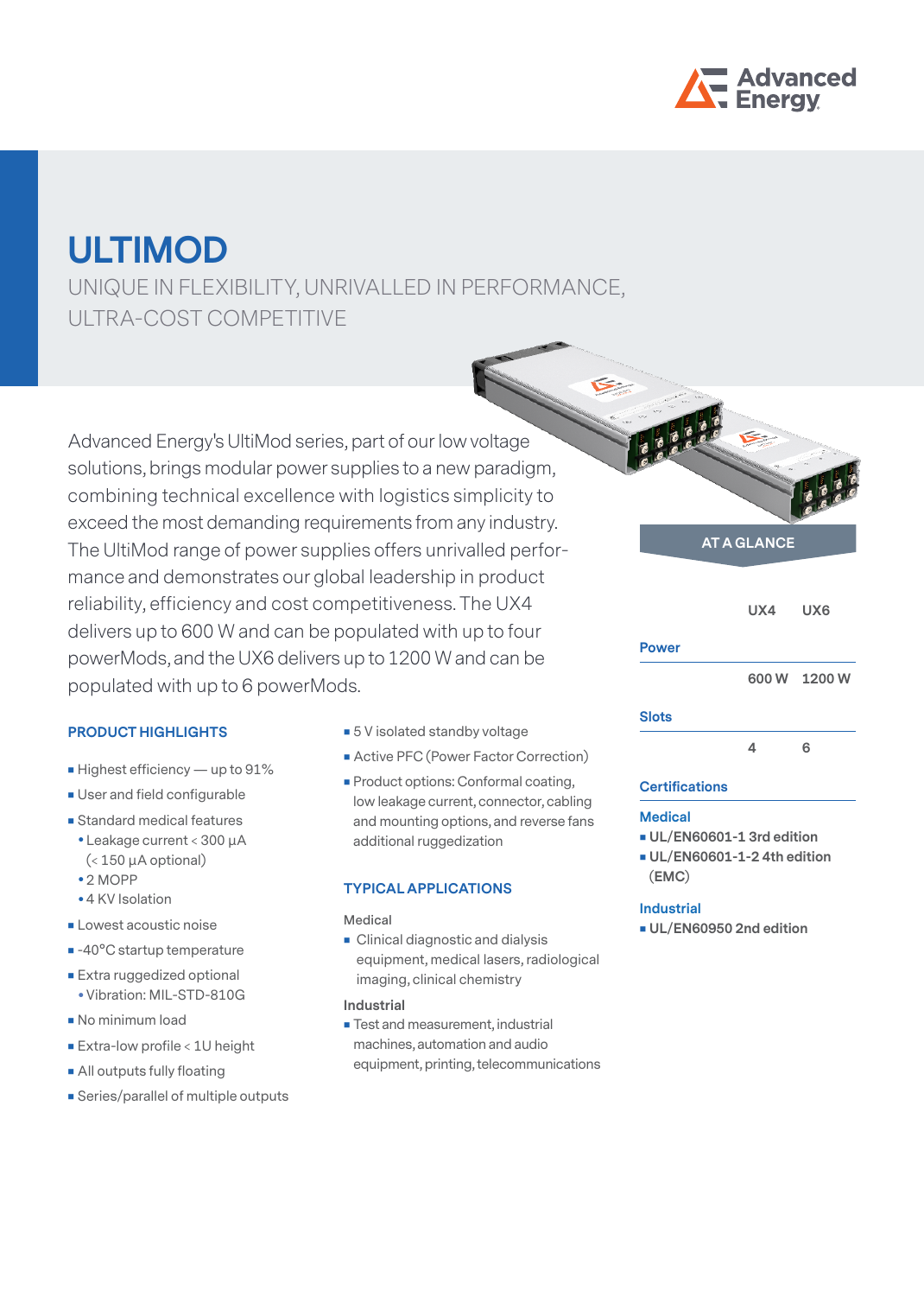## **ULTIMOD SERIES**

## **ELECTRICAL SPECIFICATIONS**

| powerMods    |         |                                         |                                  |         |           |                          |                          |
|--------------|---------|-----------------------------------------|----------------------------------|---------|-----------|--------------------------|--------------------------|
| <b>Model</b> | Vnom(V) | <b>Set Point</b><br><b>Adjust Range</b> | <b>Dynamic Vtrim</b><br>Range(v) | Imax(A) | Power (W) | <b>Remote Sense</b>      | <b>Power Good</b>        |
| XgA          | 12.0    | 10.8-15.6                               |                                  | 12.5    | 150       |                          | $\overline{\phantom{0}}$ |
| XgB          | 24.0    | 19.2-26.4                               |                                  | 8.3     | 200       |                          |                          |
| XgC          | 36.0    | 28.8-39.6                               | —                                | 5.6     | 200       |                          | -                        |
| XgD          | 48.0    | 38.5-50.4                               |                                  | 4.2     | 200       |                          |                          |
| XgE/Xg7      | 24.0    | $5.0 - 28.0$                            | —                                | 5.0     | 120       | —                        | —                        |
| XgF/Xg8      | 24.0    | $5.0 - 28.0$                            |                                  | 3.0     | 72        |                          | Yes                      |
|              | 24.0    | $5.0 - 28.0$                            | $\qquad \qquad -$                | 3.0     | 72        | $\overline{\phantom{0}}$ | Yes                      |
| XgG          | 2.5     | $1.5 - 3.6$                             | $1.15 - 3.6$                     | 40.0    | 100       | Yes                      | Yes                      |
| XgH          | 5.0     | $3.2 - 6.0$                             | $1.5 - 6.0$                      | 36.0    | 180       | Yes                      | Yes                      |
| XgJ          | 12.0    | $6.0 - 15.0$                            | $4.0 - 15.0$                     | 18.3    | 220       | Yes                      | Yes                      |
| XgK          | 24.0    | 12.0-30.0                               | $8.0 - 30.0$                     | 9.2     | 220       | Yes                      | Yes                      |
| XgL          | 48.0    | 28.0-58.0                               | $8.0 - 58.0$                     | 5.0     | 240       | Yes                      | Yes                      |
| Xg1          | 2.5     | $1.5 - 3.6$                             | $1.15 - 3.6$                     | 50.0    | 125       | Yes                      | Yes                      |
| Xg2          | 5.0     | $3.2 - 6.0$                             | $1.5 - 6.0$                      | 40.0    | 200       | Yes                      | Yes                      |
| Xg3          | 12.0    | $6.0 - 15.0$                            | $4.0 - 15.0$                     | 20.0    | 240       | Yes                      | Yes                      |
| Xg4          | 24.0    | 12.0-30.0                               | $8.0 - 30.0$                     | 10.0    | 240       | Yes                      | Yes                      |
| Xg5          | 48.0    | 28.0-58.0                               | $8.0 - 58.0$                     | 6.0     | 288       | Yes                      | Yes                      |
| XgM          | 5.0     | $3.2 - 6.0$                             | $1.0 - 6.0$                      | 40.0    | 200       | Yes                      | Yes                      |
| XgN          | 12.0    | $6.0 - 15.0$                            | $1.0 - 15.0$                     | 20.0    | 240       | Yes                      | Yes                      |
| XgP          | 24.0    | 12.0-30.0                               | $1.0 - 30.0$                     | 10.0    | 240       | Yes                      | Yes                      |
| XgQ          | 48.0    | 24.0-58.0                               | 1.0 to $58.0^{\circ}$            | 6.0     | 288       | Yes                      | Yes                      |
| XgR          | 24.0    | 12.0-30.0                               | $8.0 - 30.0$                     | 10.0    | 240       |                          | Yes                      |
| XgT          | 48.0    | 28.0-58.0                               | $8.0 - 58.0$                     | 6.0     | 288       |                          | Yes                      |

| Input                |                               |            |            |                                 |                |
|----------------------|-------------------------------|------------|------------|---------------------------------|----------------|
| Parameter            | <b>Conditions/Description</b> | <b>Min</b> | <b>Nom</b> | <b>Max</b>                      | <b>Units</b>   |
| Input Voltage Range  |                               | 85         |            | 264                             | <b>VAC</b>     |
|                      | Universal Input 47-440 Hz     | 120        |            | 380                             | <b>VDC</b>     |
| Power Rating         | UX4: See derating curves      |            | 600        | —                               | W              |
|                      | UX6: See deraing curves       |            | 1200       | –                               | W              |
| Input Current<br>UX4 | 85 VAC in 400 W out           |            | 7.5        |                                 | A              |
| UX <sub>6</sub>      | 85 VAC in 850 W out           |            | 11.5       |                                 |                |
| Inrush Current       | 230 VAC @ 25°C UX6/UX4        | –          |            | 25/50                           | $\overline{A}$ |
| Undervoltage Lockout | Shutdown                      | 65         |            | 74                              | <b>VAC</b>     |
| Power Factor         | 110 VAC @ full load           | 0.98       | 0.99       | –                               |                |
| Fusing<br>UX4        | 250 V                         |            | F8A HRC    | $\hspace{0.1mm}-\hspace{0.1mm}$ |                |
| UX <sub>6</sub>      | 250 V                         |            | F12A HRC   |                                 |                |

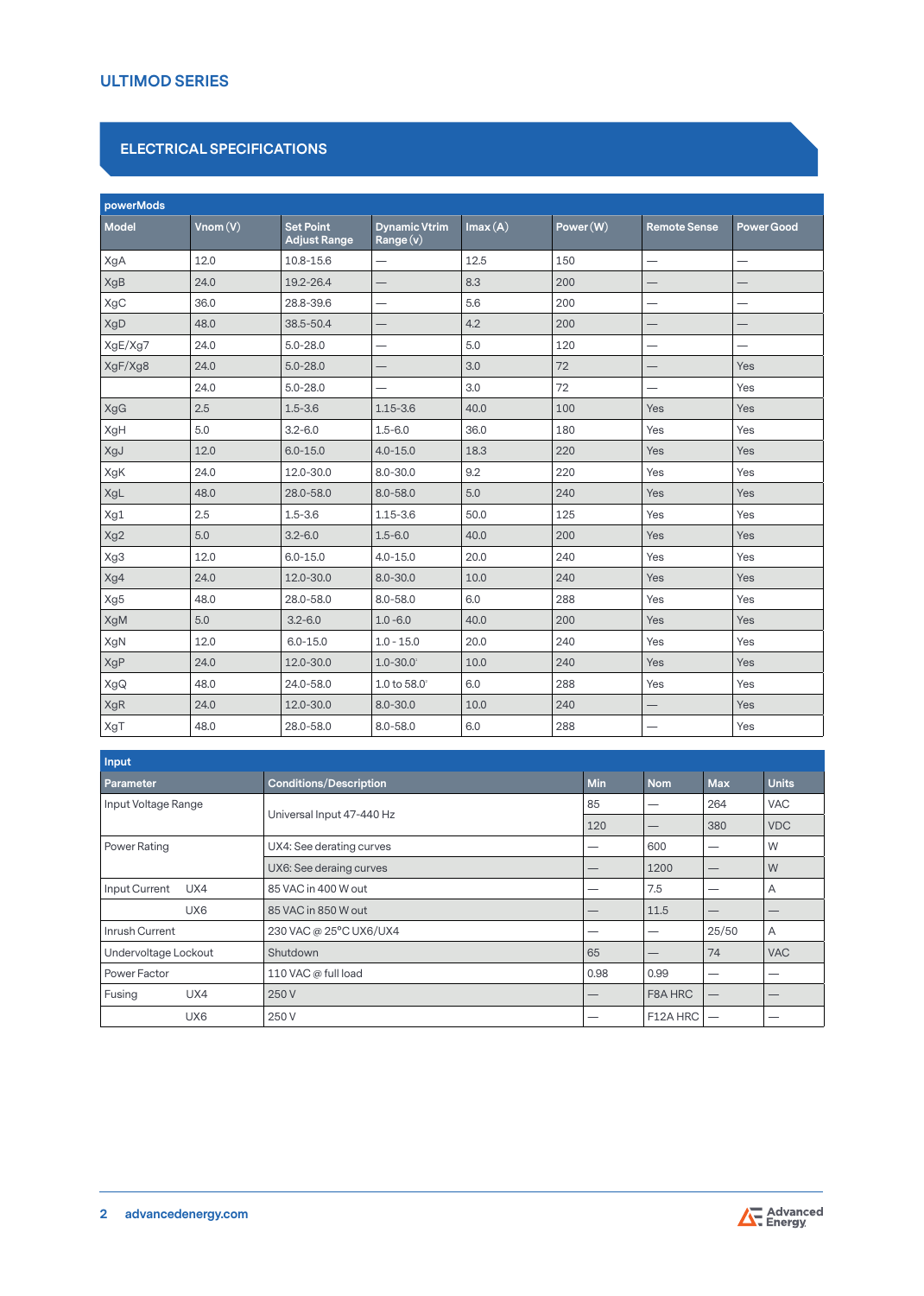## **ELECTRICAL SPECIFICATIONS (CONTINUED)**

| Output                         |                                                                                            |            |                |                |               |
|--------------------------------|--------------------------------------------------------------------------------------------|------------|----------------|----------------|---------------|
| Parameter                      | <b>Conditions/Description</b>                                                              | <b>Min</b> | <b>Nom</b>     | <b>Max</b>     | <b>Units</b>  |
| powerMod Power                 | As per powerMod table                                                                      |            |                |                |               |
| <b>Output Adjustment Range</b> | Manual: Multi-turn potentiometer. As per powerMod table.<br>Dynamic: As per powerMod table |            |                |                |               |
| Minimum Load                   |                                                                                            |            | $\mathbf 0$    | —              | A             |
| Load and Cross Regulation      | For 25% to 75% load change                                                                 |            |                | ±0.2           | $\frac{1}{2}$ |
| <b>Transient Response</b>      | For 25% to 75% load change: Voltage deviation; XgA-XgD                                     |            |                | 2.5            | $\mu s$       |
|                                | Settling time: XgA-XgD                                                                     |            |                | 500            | $\%$          |
|                                | Voltage deviation: XgE-XgL, Xg1-Xg8                                                        |            |                | 10             | $\mu s$       |
|                                | Settling time: XgE-XgL                                                                     |            |                | 250            |               |
| Ripple and Noise               | 20 MHz 100 mV or 1.0% pk-pk (except 150 mV XgA)                                            |            |                |                | $\%$          |
| Overvoltage Protection         | Latching                                                                                   | 105        |                | 170            | $\%$          |
| <b>Overcurrent Protection</b>  | Straight line with hiccup activation at < 30% of Vnom.                                     | 105        |                | 170            | $\frac{1}{2}$ |
| Line Regulation                | For ±10% change from nominal line                                                          |            |                | ±0.1           | <b>VDC</b>    |
| Remote Sense                   | Max. line drop compensation (except XgA, B, C, D, E, F)                                    |            |                | 0.5            | $\%$          |
| Overshoot                      |                                                                                            |            |                | $\overline{2}$ | ms            |
| <b>Rise Time</b>               | Monotonic                                                                                  |            | 15             | -              | ms            |
| Turn-On Delay                  | From AC in and global enable                                                               |            | 700            |                | ms            |
|                                | powerMod enable                                                                            |            | $\overline{2}$ |                | ms            |
| Hold-Up Time                   | For nominal output voltages at full load                                                   | 15         |                | 20             | <b>VDC</b>    |
| Output Isolation               | Output to output/output to chassis                                                         | 500/500    |                |                |               |

| <b>General</b>                 |                                                                                                                   |            |            |            |              |
|--------------------------------|-------------------------------------------------------------------------------------------------------------------|------------|------------|------------|--------------|
| Parameter                      | <b>Conditions/Description</b>                                                                                     | <b>Min</b> | <b>Nom</b> | <b>Max</b> | <b>Units</b> |
| <b>Isolation Voltage</b>       | Input to output; contact Advanced Energy for<br>Hi-Pot instructions                                               | 4000       |            |            | <b>VAC</b>   |
|                                | Input to chassis                                                                                                  | 1500       |            |            | <b>VAC</b>   |
| Efficiency                     | 230 VAC, 1200 W @ 24 V                                                                                            |            | 90         | 91         | $\%$         |
| <b>Safety Agency Approvals</b> | EN60601-1 3rd Edition, UL60601-1, CSA601,<br><b>UL File No. E230761</b>                                           |            |            |            |              |
|                                | EN60950 2nd Edition, CSA C22.2 No. 60950-1,<br><b>UL File No.E181875</b>                                          |            |            |            |              |
| Leakage Current                | 250 VAC, 60 Hz, 25°C                                                                                              |            |            | 300        | $\mu A$      |
|                                | 250 VAC, 60 Hz, 25°C (Option 04)                                                                                  |            |            | 150        | μA           |
| Weight                         | See weight calculators on Advanced Energy website                                                                 |            |            |            |              |
| Signals                        | See section 4.9 of catalog                                                                                        |            |            |            |              |
| <b>Bias Supply</b>             | Always on, current 500 mA                                                                                         | 4.8        | 5          | 5.2        | <b>VDC</b>   |
| Reliability                    | Telcordia SR-332 at 40°C and full load powerMod                                                                   |            |            | 0.959      | fpmh         |
|                                | Telcordia SR-332 at 40°C and full load powerPac (excludes Fans)                                                   |            |            | 0.95       | fpmh         |
| <b>MTBF</b>                    | UX4 with two XgA's @ full load.Telecordia SR-332,<br>Issue 1 May 2001, ground benign, ambient temperature of 40°C | 670        |            |            | kHours       |

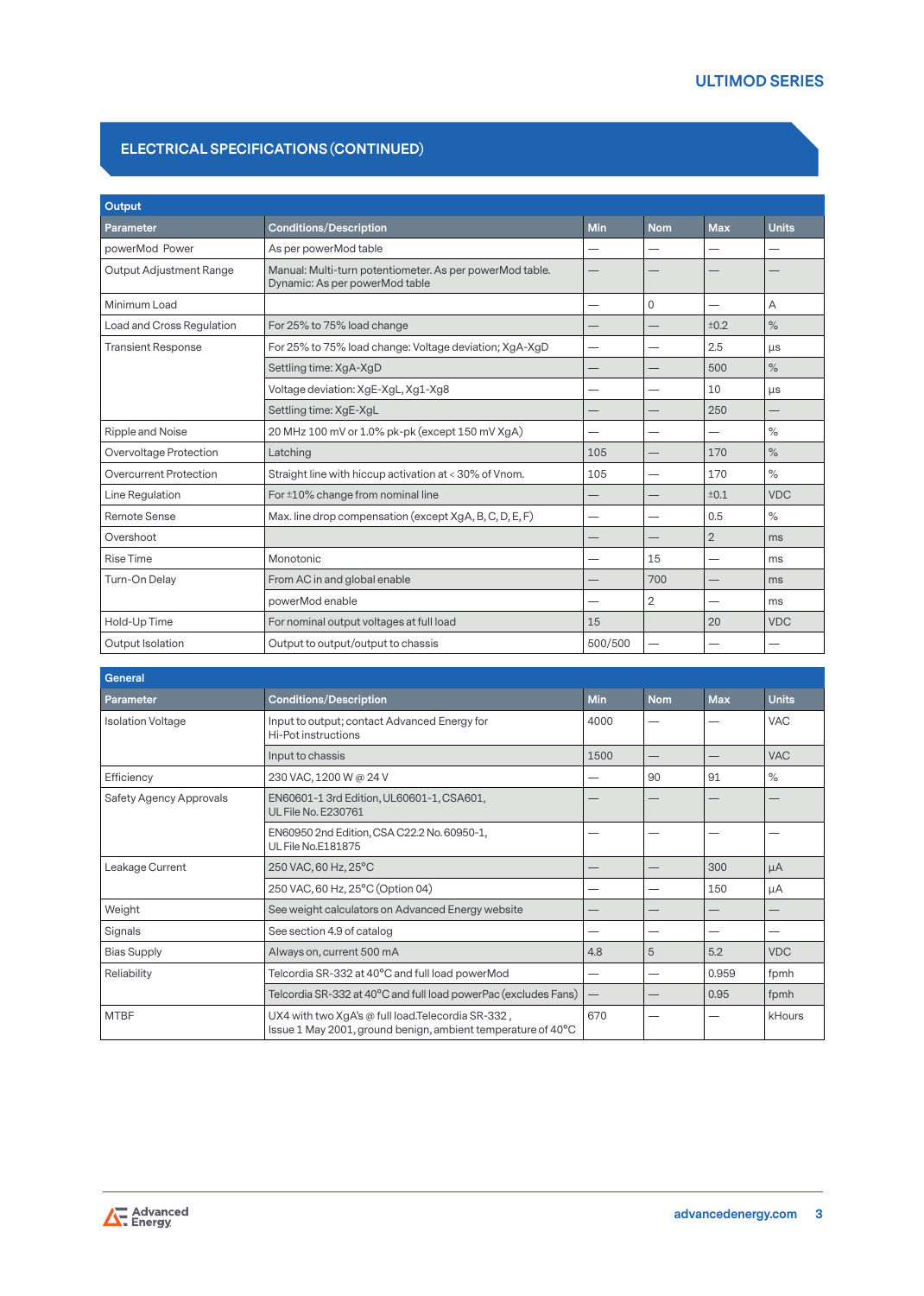## **ELECTRICAL SPECIFICATIONS (CONTINUED)**

| <b>EMC</b>                   |                                                  |                    |                    |    |   |
|------------------------------|--------------------------------------------------|--------------------|--------------------|----|---|
| Parameter                    | <b>Conditions/Description</b><br><b>Criteria</b> |                    |                    |    |   |
| <b>Emissions</b>             |                                                  |                    |                    |    |   |
| Conducted                    | EN55011, EN55022, FCC                            | $Class B^*$        |                    |    |   |
| Radiated                     | EN55011, EN55022, FCC                            | Class $B^*$        |                    |    |   |
| Harmonic Distortion          | EN61000-3-2 Class A                              | Compliant          |                    |    |   |
| Flicker & Fluctuation        | EN61000-3-3                                      | Compliant          |                    |    |   |
| <b>Immunity</b>              |                                                  |                    |                    |    |   |
| Electrostatic Discharge      | EN61000-4-2                                      | Level <sub>2</sub> |                    |    |   |
| <b>Radiated Immunity</b>     | EN61000-4-3                                      | Level 3            |                    |    |   |
| <b>Fast Transients-Burst</b> | EN61000-4-4                                      |                    | Level 3            |    |   |
| Input Line Surges            | EN61000-4-5                                      |                    | Level <sub>3</sub> |    |   |
| Conducted Immunity           | EN61000-4-6                                      |                    | Level 3            | -- | _ |
| <b>Voltage Dips</b>          | EN61000-4-11, SEMI F47 compliant                 |                    | Compliant          |    |   |

| <b>Environmental</b>         |                                                               |       |            |            |              |
|------------------------------|---------------------------------------------------------------|-------|------------|------------|--------------|
| <b>Parameter</b>             | <b>Conditions/Description</b>                                 | Min   | <b>Nom</b> | <b>Max</b> | <b>Units</b> |
| <b>Operating Temperature</b> | Operates to specification below -20°C after 10 min warmup     | $-40$ |            | 70         | °C           |
| Storage Temperature          |                                                               | $-40$ |            | 85         | $^{\circ}$ C |
| Derating                     | See page 6 and 7 for full temperature deratings               |       |            |            |              |
| Relative Humidity            | Non-condensing                                                | 5     |            | 95         | %RH          |
| <b>Acoustic Noise</b>        | Measured from distance of 1m; UX4/UX6. See page 58 of catalog |       | 39.8/42.7  |            | dBA          |
| Shock                        |                                                               | 60    |            |            | G            |
| Vibration                    | MIL-STD 810G                                                  |       |            |            |              |
| Altitude                     | Operational: 2000 m, Storage: 8000 m                          |       |            |            |              |

**1** SEMI F47 compliant at input voltages > 160 VAC. Consult Advanced Energy for details.

**2** Visit www.advancedenergy.com for configuration, ordering and contact information.

**3** Product is not UL/EN certified for 120-380VDC input operation. Consult Advanced Energy for details.

**\*** See designer's manual and product catalog for more information on Class B compliance.

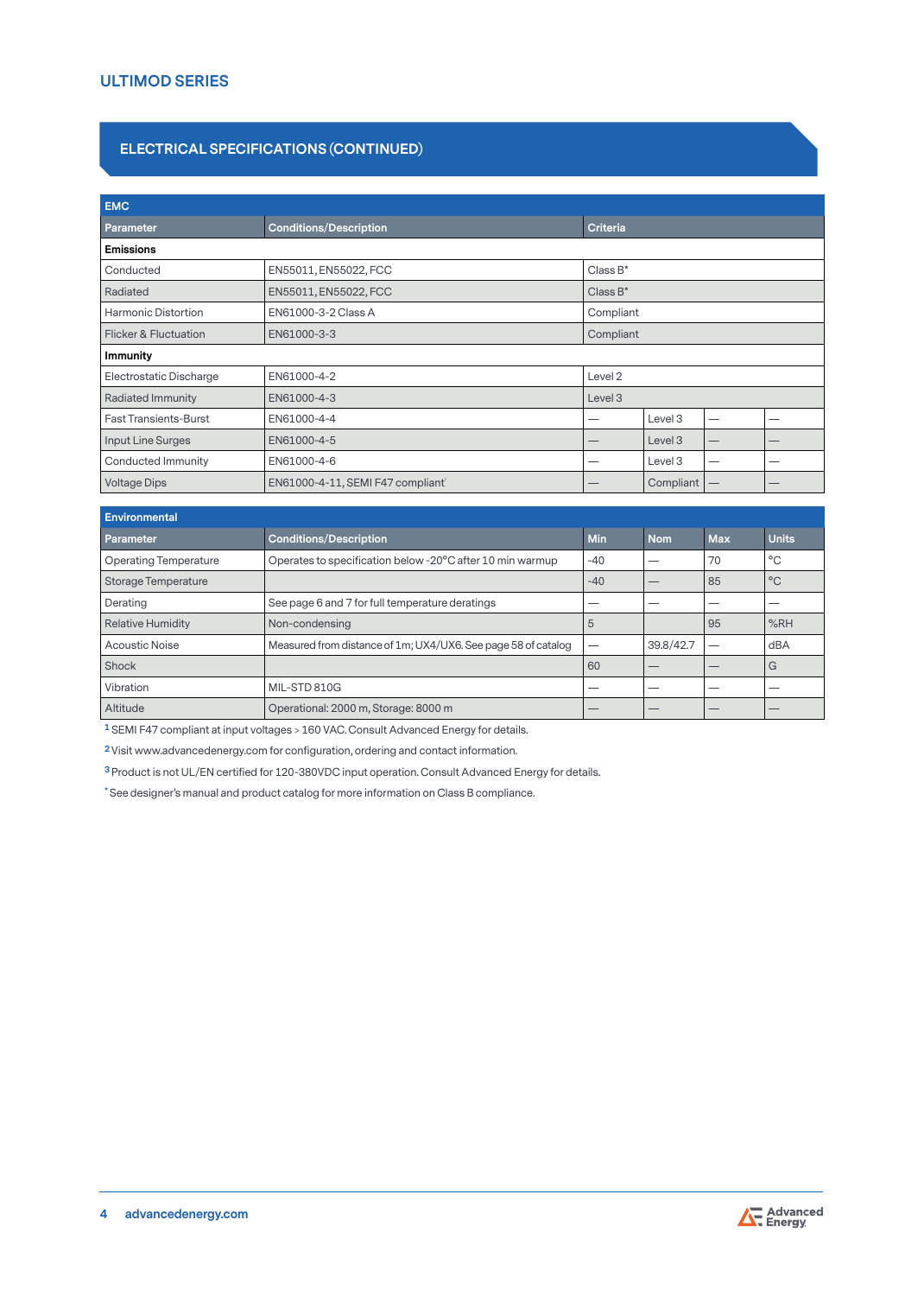# **INTERFACE**

The output powerMods connection details are shown below. Type A connectors are for single output powerMods XgA-XgT and Xg1-Xg7. The Type B connector is for the dual output XgF/Xg8 powerMod. The power and signal connectors are as follows:

|                | <b>Output Signals and Power Connector Pinout</b> |                 |                 |          |                |                |                |
|----------------|--------------------------------------------------|-----------------|-----------------|----------|----------------|----------------|----------------|
| Pin            | J3                                               | J3              | J3              | J3       | J3             | J <sub>4</sub> | J <sub>4</sub> |
| Module         | (XgA to XgD)                                     | $(XgG-XgQ)$     | $(XgR-XgT)$     | (XgE)    | (XgF)          | (Type A)       | (Type B)       |
|                |                                                  | $(Xg1-Xg5)$     |                 | (Xg7)    | (Xg8)          |                |                |
|                | not used                                         | +Sense*         | not used        | not used | $-pg(V2)$      | -Vout          | 0              |
| $\overline{2}$ | Common                                           | -Sense*         | -Vtrim          | not used | $+pg(V2)$      | $+$ Vout       | $\overline{0}$ |
| 3              | not used                                         | Vtrim           | +Vtrim          | not used | Inhibit V2)    |                | 0              |
| $\overline{4}$ | not used                                         | <b>Itrim</b>    | Itrim           | Common   | Common (V2)    |                | $\overline{0}$ |
| 5              | +Inhibit                                         | +Inhibit/enable | +Inhibit/enable | -pg      | $-pg(V1)$      |                |                |
| 6              | -Inhibit                                         | -Inhibit/enable | -Inhibit/enable | $+pg$    | $+pg(V1)$      |                |                |
|                | not used                                         | +pg             | +pg             | Inhibit  | Inhibit $(V1)$ |                |                |
| 8              | not used                                         | $-pg$           | $-pg$           | Common   | Common (V1)    |                | –              |

\*remote sense not present on XgR and XgT powerMods

|               | <b>Output Mating Connectors</b>                                                                                                                               |  |  |  |  |
|---------------|---------------------------------------------------------------------------------------------------------------------------------------------------------------|--|--|--|--|
| l J3          | Locking Molex 51110-0860; Non Locking Molex 51110-0850; Crimp Terminal: Molex p/n 50394. Or Molex 51110-0856,<br>includes locking tab and polarization keying |  |  |  |  |
| $J4$ (Type A) | $M4$ screw $(8$ mm)                                                                                                                                           |  |  |  |  |
| 4ل ،          | (Type B) Connector(s): Camden CTB9200/4A or Wurth Elektronik 691 352 710 004                                                                                  |  |  |  |  |





| Type A:<br>powerMods | Type B:<br>powerMod |
|----------------------|---------------------|
| XgA to XgE           | XgF/Xg8             |
| XgG to XgT           |                     |
| Xg1 to Xg7           |                     |

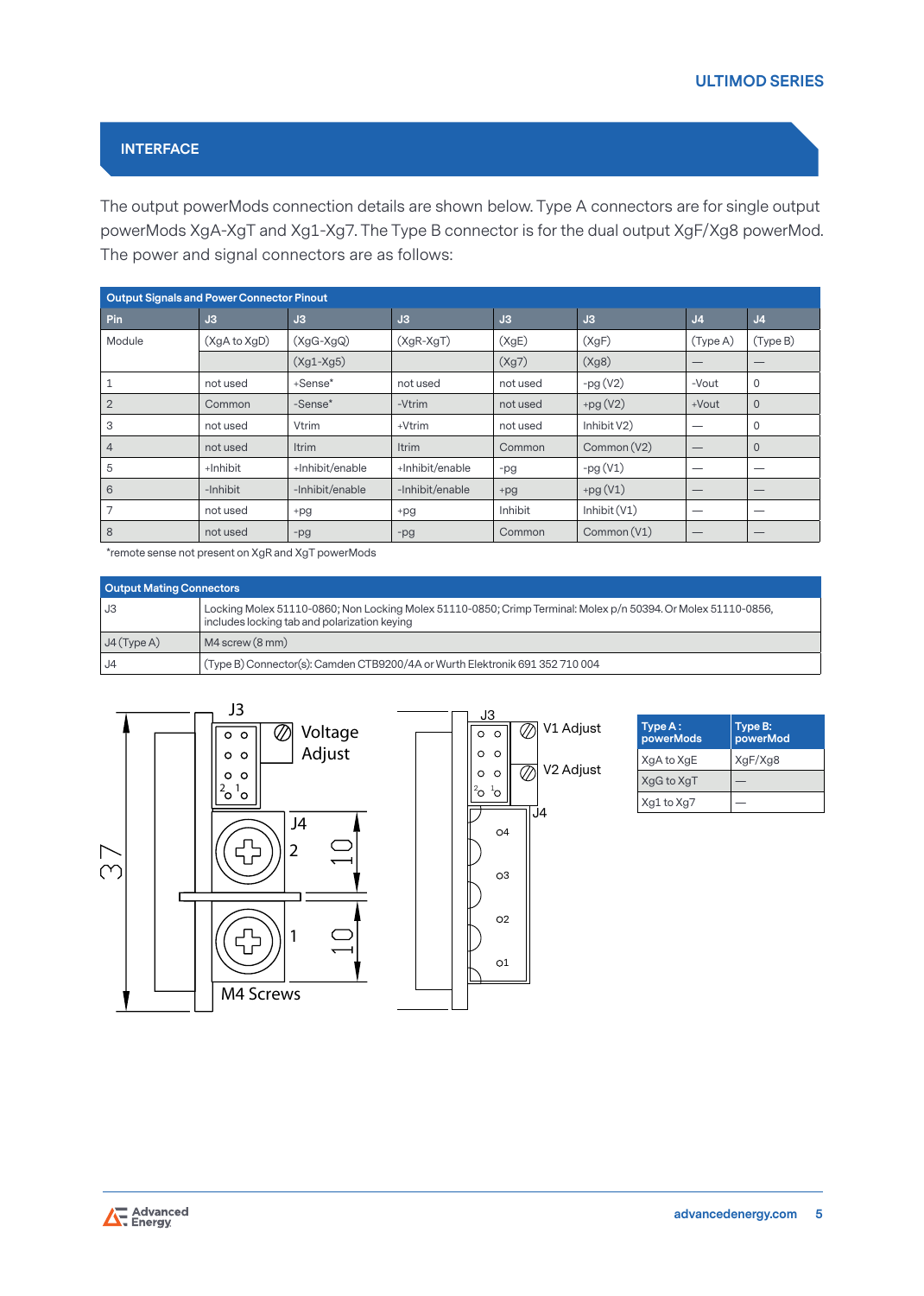## **INTERFACE (CONTINUED)**

The UltiMod series has a variety of input connector options to ease system integration. These include IEC, input cables (3-wire) and IEC to screw terminal adaptor.

|      | <b>Input Mating Connectors</b>                                                                                                                          |  |  |  |  |  |  |
|------|---------------------------------------------------------------------------------------------------------------------------------------------------------|--|--|--|--|--|--|
| l J1 | IEC320 type female plug rated 13, locking IEC cable and connector: Schaffner EMC part number IL13-US1-SVT-3100-183.                                     |  |  |  |  |  |  |
| i J2 | Locking Molex 51110-0860; non locking 51110-0850; Crimp Terminal: Molex p/n 50394: Or Molex 51110-0856, includes locking<br>tab and polarization keying |  |  |  |  |  |  |

#### **Input Cable (Option D)**

The UltiMod series is also available with an input cable connection option allowing greater flexibility when mounting the UltiMod in the system. Individually insulated input cables are 300 mm in length and come supplied with Faston connectors.

#### **IEC to Screw Terminal Adaptor**

Some applications may require a screw terminal input rather than the standard IEC320 connector provided with the UltiMod. For such applications, 700 Advanced Energy can offer the XE1, the IEC to Screw terminal adaptor accessory plug. 600

This is a press fit connector that plugs securely into the UltiMod powerPac and provides the system integrator with screw terminals for mains<br>connection Becommonded IFC to Fester (Terminal Luge Seburter P/N 4799,9000 connection. Recommended IEC to Faston/Terminal Lugs Schurter P/N 4788.8000. nir<br>til<br>Sc

400





J1 and J2 Connectors UX4







| J <sub>1</sub> | J <sub>2</sub> |
|----------------|----------------|
| Line           | Common         |
| Neutral        | +5V bias       |
| Earth          | not used       |
|                | <b>AC</b> fail |
|                | Fan fail       |
|                | Global enable  |
|                | Temp alarm     |
|                | Global inhibit |
|                |                |



1400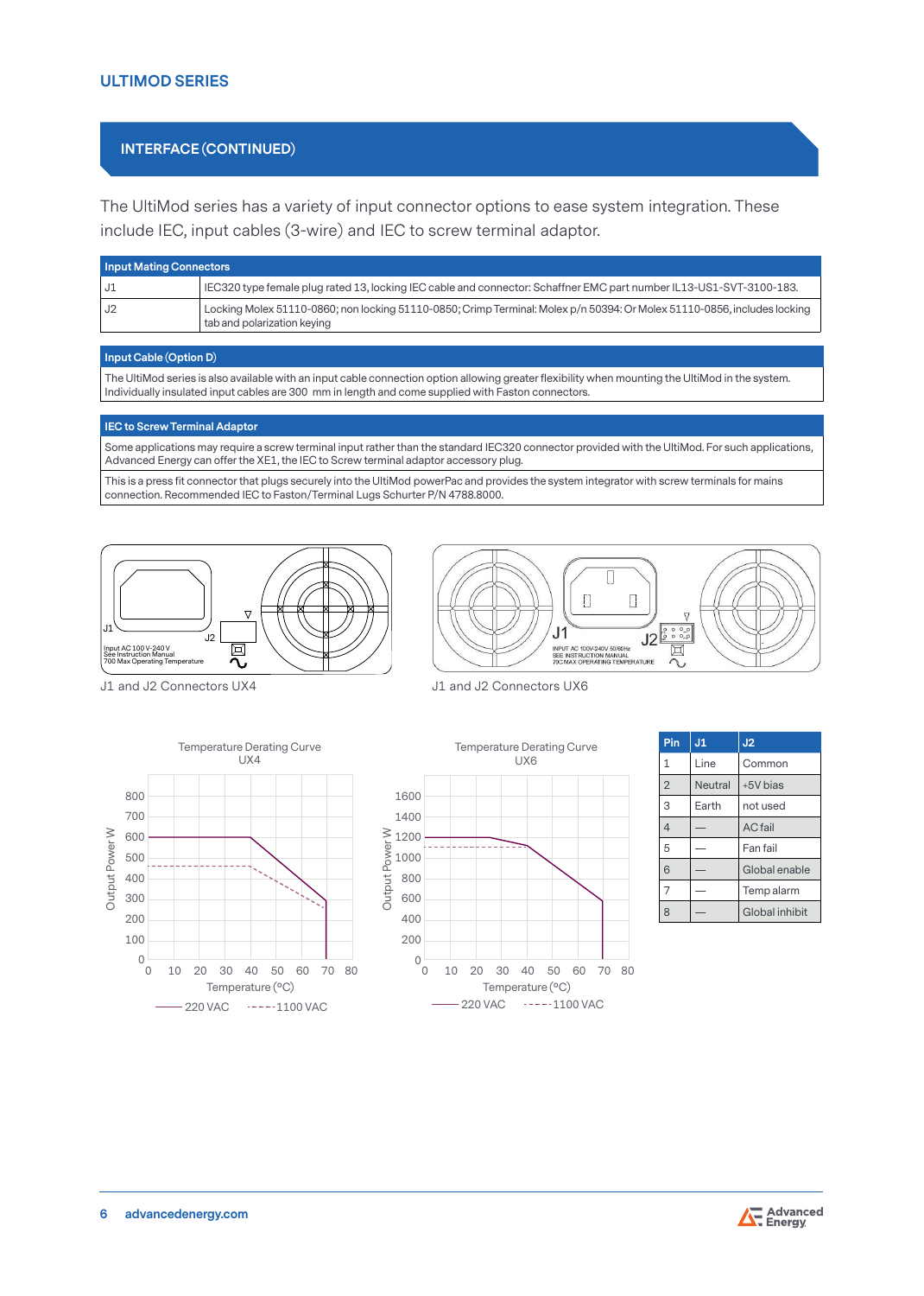# **CONFIGURATION**



R = Extra ruggedization for shock and vibration S = Conformal coating and extra ruggedization for shock and vibration